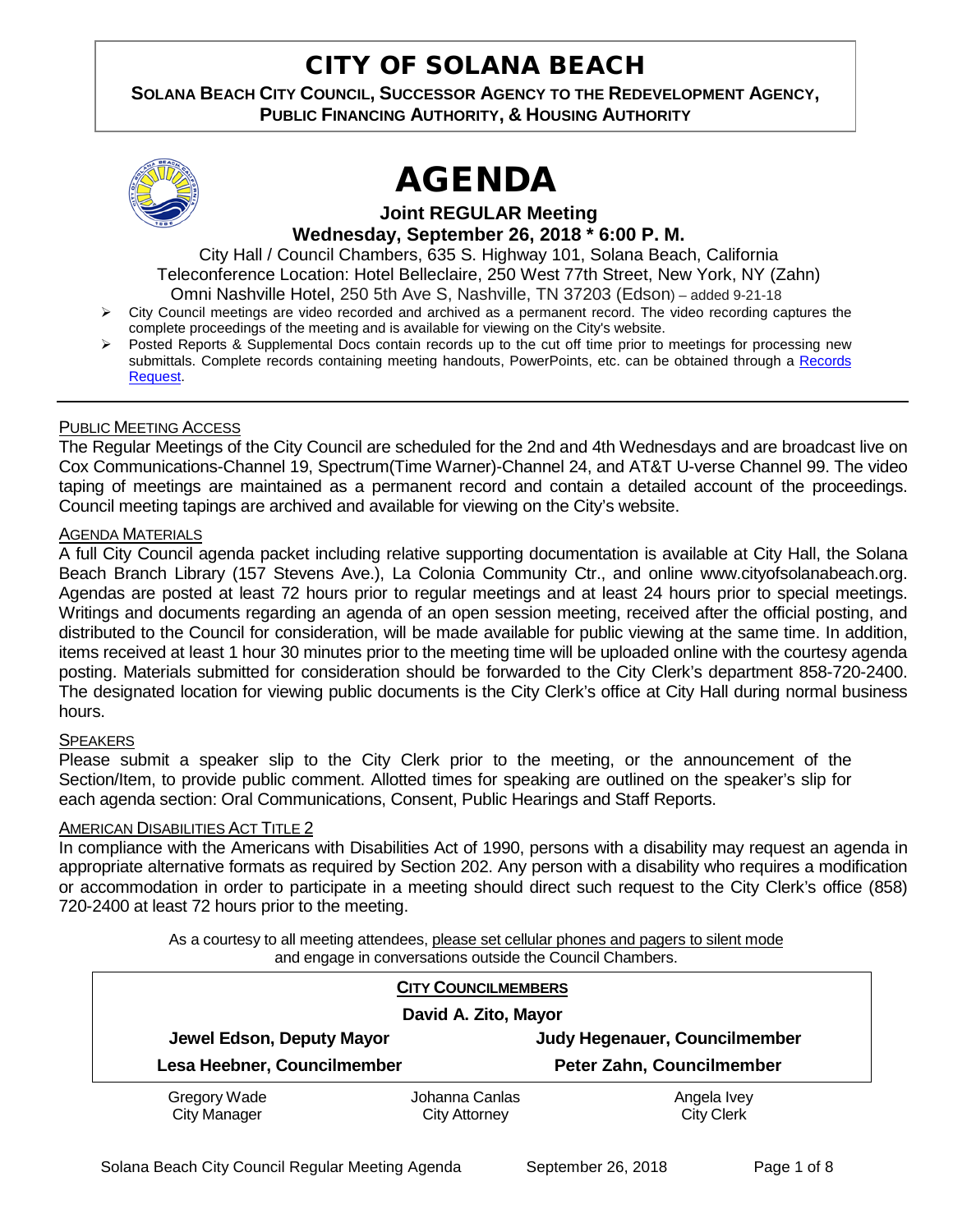## SPEAKERS:

Please submit your speaker slip to the City Clerk prior to the meeting or the announcement of the Item. Allotted times for speaking are outlined on the speaker's slip for Oral Communications, Consent, Public Hearings and Staff Reports.

## READING OF ORDINANCES AND RESOLUTIONS:

Pursuant to Solana Beach Municipal Code Section 2.04.460, at the time of introduction or adoption of an ordinance or adoption of a resolution, the same shall not be read in full unless after the reading of the title, further reading is requested by a member of the Council. If any Councilmember so requests, the ordinance or resolution shall be read in full. In the absence of such a request, this section shall constitute a waiver by the council of such reading.

## **CALL TO ORDER AND ROLL CALL:**

## **CLOSED SESSION REPORT:** (when applicable)

## **FLAG SALUTE:**

## **APPROVAL OF AGENDA:**

## **PROCLAMATIONS/CERTIFICATES:** *Ceremonial*

*None at the posting of this agenda*

**PRESENTATIONS:** Ceremonial items that do not contain in-depth discussion and no action/direction. *None at the posting of this agenda*

## **ORAL COMMUNICATIONS:**

This portion of the agenda provides an opportunity for members of the public to address the City Council on items relating to City business and not appearing on today's agenda by submitting a speaker slip (located on the back table) to the City Clerk. Comments relating to items on this evening's agenda are taken at the time the items are heard. Pursuant to the Brown Act, no action shall be taken by the City Council on public comment items. Council may refer items to the City Manager for placement on a future agenda. The maximum time allotted for each presentation is THREE MINUTES (SBMC 2.04.190). Please be aware of the timer light on the Council Dais.

## **COUNCIL COMMUNITY ANNOUNCEMENTS / COMMENTARY:**

*An opportunity for City Council to make brief announcements or report on their activities. These items are not agendized for official City business with no action or substantive discussion.* 

## **A. CONSENT CALENDAR:** (Action Items) (A.1. – A.5.)

Items listed on the Consent Calendar are to be acted in a single action of the City Council unless pulled for discussion. Any member of the public may address the City Council on an item of concern by submitting to the City Clerk a speaker slip (located on the back table) before the Consent Calendar is addressed. Those items removed from the Consent Calendar by a member of the Council will be trailed to the end of the agenda, while Consent Calendar items removed by the public will be discussed immediately after approval of the Consent Calendar.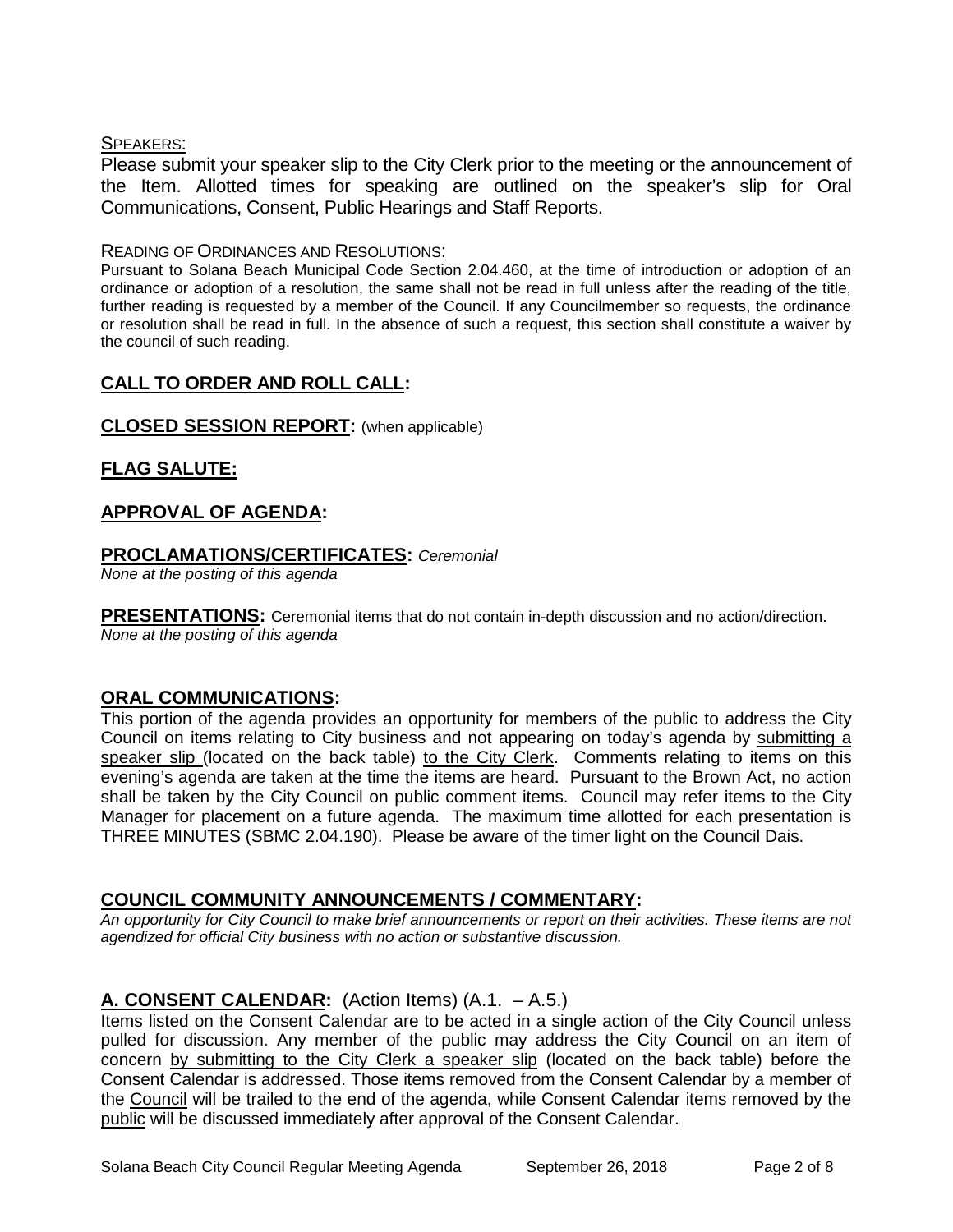## **A.1. Register Of Demands.** (File 0300-30)

Recommendation: That the City Council

1. Ratify the list of demands for August 18 – September 7, 2018.

#### [Item A.1. Report \(click here\)](https://solanabeach.govoffice3.com/vertical/Sites/%7B840804C2-F869-4904-9AE3-720581350CE7%7D/uploads/Item_A.1._Report_(click_here)_-_09-26-18.PDF)

*Posted Reports & Supplemental Docs contain records up to the cut off time, prior to the start of the meeting, for processing new submittals. The final official record containing handouts, PowerPoints, etc. can be obtained through a Records Request to the City Clerk's Office.*

## **A.2. General Fund Adopted Budget for Fiscal Year 2018-2019 Changes.** (File 0330-30)

#### Recommendation: That the City Council

1. Receive the report listing changes made to the Fiscal Year 2017-2018 General Fund Adopted Budget.

## Item A.2. Report (click here)

*Posted Reports & Supplemental Docs contain records up to the cut off time, prior to the start of the meeting, for processing new submittals. The final official record containing handouts, PowerPoints, etc. can be obtained through a Records Request to the City Clerk's Office.*

#### **A.3. Regional Wireless Emergency Alert System.** (File 0240-60)

Recommendation: That the City Council

- 1. Adopt **Resolution 2018-127**:
	- a. Approving the Wireless Emergency Alert Memorandum of Agreement between the County of San Diego and the City of Solana Beach; and
	- b. Authorizing the City Manager to execute the Memorandum of Agreement on behalf of the City of Solana Beach.

#### Item A.3. Report (click here)

Posted Reports & Supplemental Docs contain records up to the cut off time, prior to the start of the meeting, for processing new submittals. *The final official record containing handouts, PowerPoints, etc. can be obtained through a Records Request to the City Clerk's Office.*

## **A.4. 234 S. Rios Sewer Main Construction.** (File 1040-60)

Recommendation: That the City Council

1. Adopt **Resolution 2018-125** authorizing the City Manager to execute an agreement on behalf of the City with the owners of 234 South Rios Avenue for a sewer main construction reimbursement agreement.

#### [Item A.4. Report \(click here\)](https://solanabeach.govoffice3.com/vertical/Sites/%7B840804C2-F869-4904-9AE3-720581350CE7%7D/uploads/Item_A.4._Report_(click_here)_-_09-26-18.PDF)

*Posted Reports & Supplemental Docs contain records up to the cut off time, prior to the start of the meeting, for processing new submittals. The final official record containing handouts, PowerPoints, etc. can be obtained through a Records Request to the City Clerk's Office.*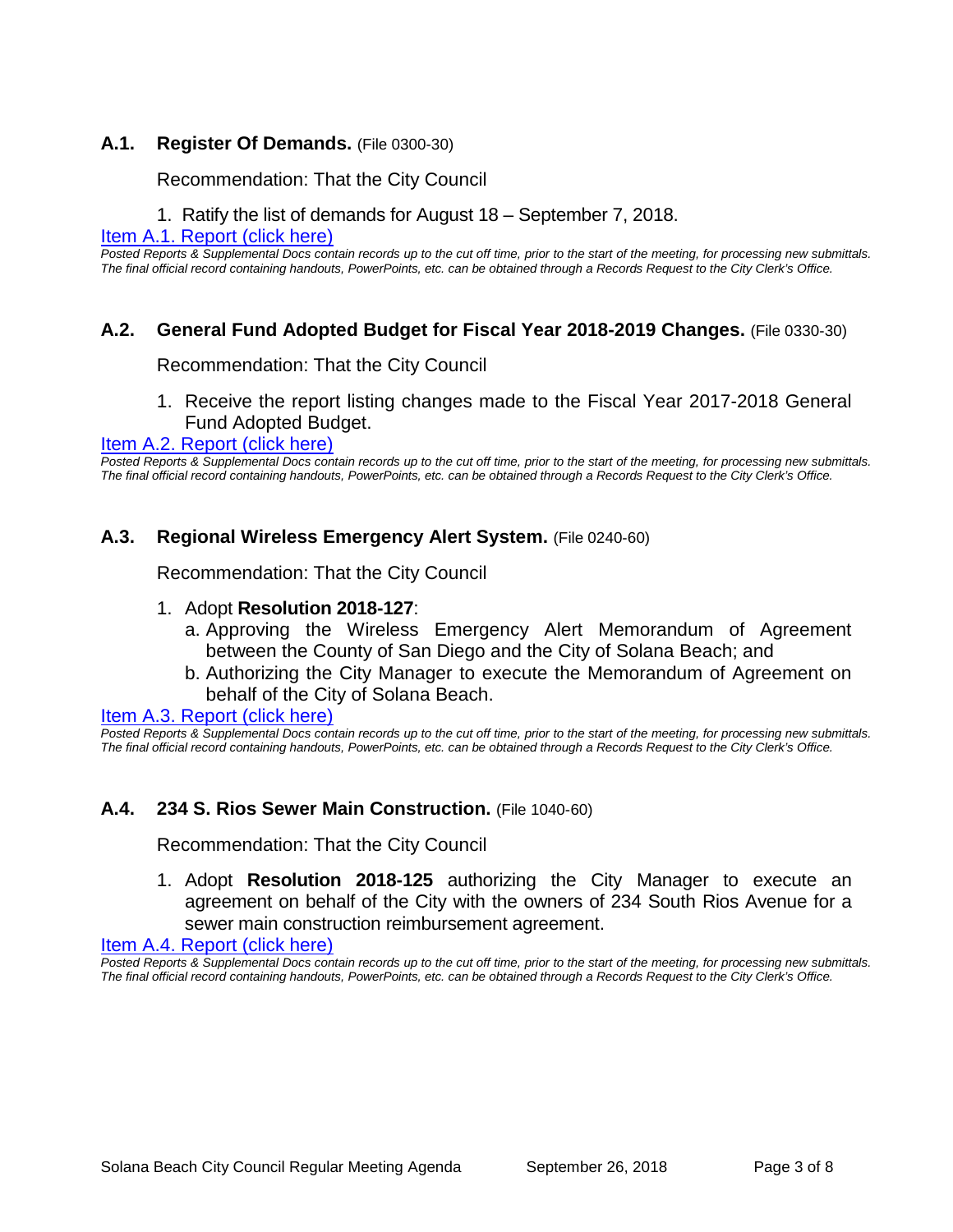## **A.5. Engineering/Public Works Replacement Tractor.** (File 0370-26, 0380-60)

Recommendation: That the City Council

- 1. Adopt **Resolution 2018-121**:
	- a. Approving the purchase of a 2018 Kubota Tractor for \$48,546.
	- b. Authorizing an appropriation of \$48,546 from the Asset Replacement Reserve Fund into the Asset Replacement Public Works Vehicle Expenditure account.
	- c. Authorizing the City Treasurer to amend the FY 2017-2018 Adopted Budget accordingly.

#### [Item A.5. Report \(click here\)](https://solanabeach.govoffice3.com/vertical/Sites/%7B840804C2-F869-4904-9AE3-720581350CE7%7D/uploads/Item_A.5._Report_(click_here)_-_09-26-18.PDF)

*Posted Reports & Supplemental Docs contain records up to the cut off time, prior to the start of the meeting, for processing new submittals. The final official record containing handouts, PowerPoints, etc. can be obtained through a Records Request to the City Clerk's Office.*

## **C. STAFF REPORTS**: (C.1.)

*Submit speaker slips to the City Clerk.*

## **C.1. Lomas Santa Fe Corridor Improvement Project Clarification.** (File 0820-15)

Recommendation: That the City Council

1. Adopt **Resolution 2018-129** providing clarification and direction on the study of a potential roundabout at the intersection of Lomas Santa Fe Drive and Highland Drive as part of the Lomas Santa Fe Corridor Improvement Project.

[Item C.1. Report \(click here\)](https://solanabeach.govoffice3.com/vertical/Sites/%7B840804C2-F869-4904-9AE3-720581350CE7%7D/uploads/Item_C.1._Report_(click_here)_-_09-26-18.PDF) 

#### [Item C.1. Supplemental Docs \(Updated 9-26](https://solanabeach.govoffice3.com/vertical/Sites/%7B840804C2-F869-4904-9AE3-720581350CE7%7D/uploads/C.1._Supplemental_Docs_(updated_9-26_at_145pm).pdf) at 8:45am)

*Posted Reports & Supplemental Docs contain records up to the cut off time, prior to the start of the meeting, for processing new submittals. The final official record containing handouts, PowerPoints, etc. can be obtained through a Records Request to the City Clerk's Office*

## **B. PUBLIC HEARINGS:** (B.1. - B.2)

This portion of the agenda provides citizens an opportunity to express their views on a specific issue as required by law after proper noticing by submitting a speaker slip (located on the back table) to the City Clerk. After considering all of the evidence, including written materials and oral testimony, the City Council must make a decision supported by findings and the findings must be supported by substantial evidence in the record. An applicant or designee for a private development/business project, for which the public hearing is being held, is allotted a total of fifteen minutes to speak, as per SBMC 2.04.210. A portion of the fifteen minutes may be saved to respond to those who speak in opposition. All other speakers have three minutes each. Please be aware of the timer light on the Council Dais.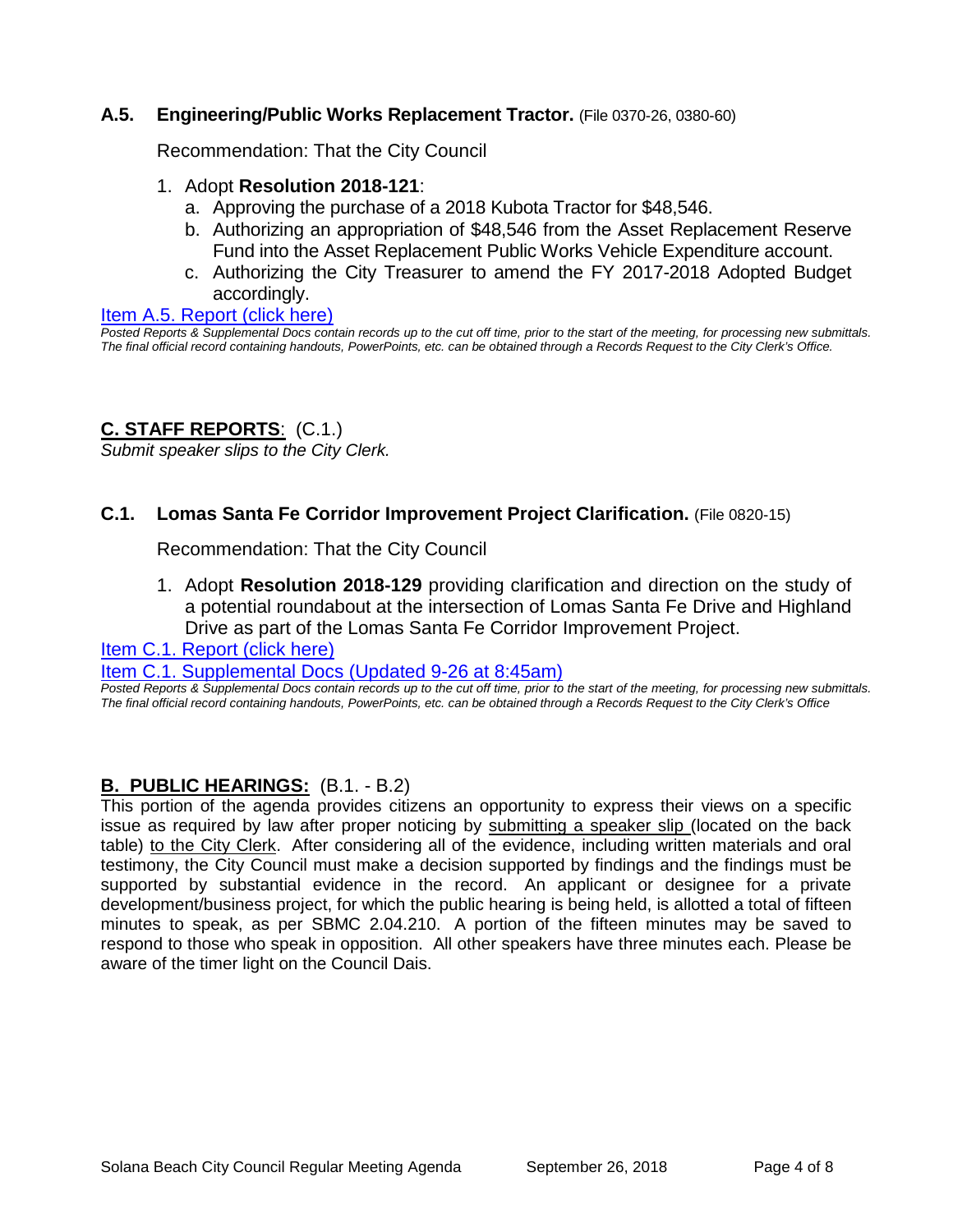## **B.1. Public Hearing: Partial Street Vacation at 982 Avocado Place.** (File 0820-73)

Staff recommends that the City Council:

- 1. Conduct the Public Hearing: Open the Public Hearing, Report Council Disclosures, Receive Public Testimony, and Close the Public Hearing.
- 2. Consider adoption of **Resolution 2018-119**:
	- a. Approving that the portion of the public street right-of-way described and shown on Exhibits A and B of Resolution 2018-119 shall be vacated.
	- b. Authorizing the City Clerk to certify a copy of this resolution and have it recorded at the County of San Diego Recorder in accordance with Section 8325 of the Streets and Highway Code.

[Item B.1. Report \(click here\)](https://solanabeach.govoffice3.com/vertical/Sites/%7B840804C2-F869-4904-9AE3-720581350CE7%7D/uploads/Item_B.1._Report_(click_here)_-_09-26-18.PDF) 

*Posted Reports & Supplemental Docs contain records up to the cut off time, prior to the start of the meeting, for processing new submittals. The final official record containing handouts, PowerPoints, etc. can be obtained through a Records Request to the City Clerk's Office.*

## **B.2. Public Hearing: 301 W. Cliff Street, Applicant: Meineke, Case 17-17-10.** (File 0600-40)

The proposed project meets the minimum zoning requirements under the SBMC, may be found to be consistent with the General Plan and may be found, as conditioned, to meet the discretionary findings required as discussed in this report to approve a DRP. Therefore, Staff recommends that the City Council:

- 1. Conduct the Public Hearing: Open the Public Hearing, Report Council Disclosures, Receive Public Testimony, and Close the Public Hearing.
- 2. Find the project exempt from the California Environmental Quality Act pursuant to Section 15303 of the State CEQA Guidelines; and
- 3. If the City Council makes the requisite findings and approves the project, adopt **Resolution 2018-124** conditionally approving a Development Review Permit (DRP) and an Structure Development Permit (SDP) to construct a replacement two-story, single-family residence with an attached garage and subterranean basement level, and perform associated site improvements 301 W. Cliff Street, Solana Beach.

[Item B.2. Report \(click here\)](https://solanabeach.govoffice3.com/vertical/Sites/%7B840804C2-F869-4904-9AE3-720581350CE7%7D/uploads/Item_B.2._Report_(click_here)_-_09-26-18-R_(Reduced).pdf) 

[B.2. Supplemental Docs \(Updated 9-25 at 1pm\)](https://solanabeach.govoffice3.com/vertical/Sites/%7B840804C2-F869-4904-9AE3-720581350CE7%7D/uploads/B.2._Supplemental_Docs_(Updated_9-25_at_1245pm).pdf)

*Posted Reports & Supplemental Docs contain records up to the cut off time, prior to the start of the meeting, for processing new submittals. The final official record containing handouts, PowerPoints, etc. can be obtained through a Records Request to the City Clerk's Office.*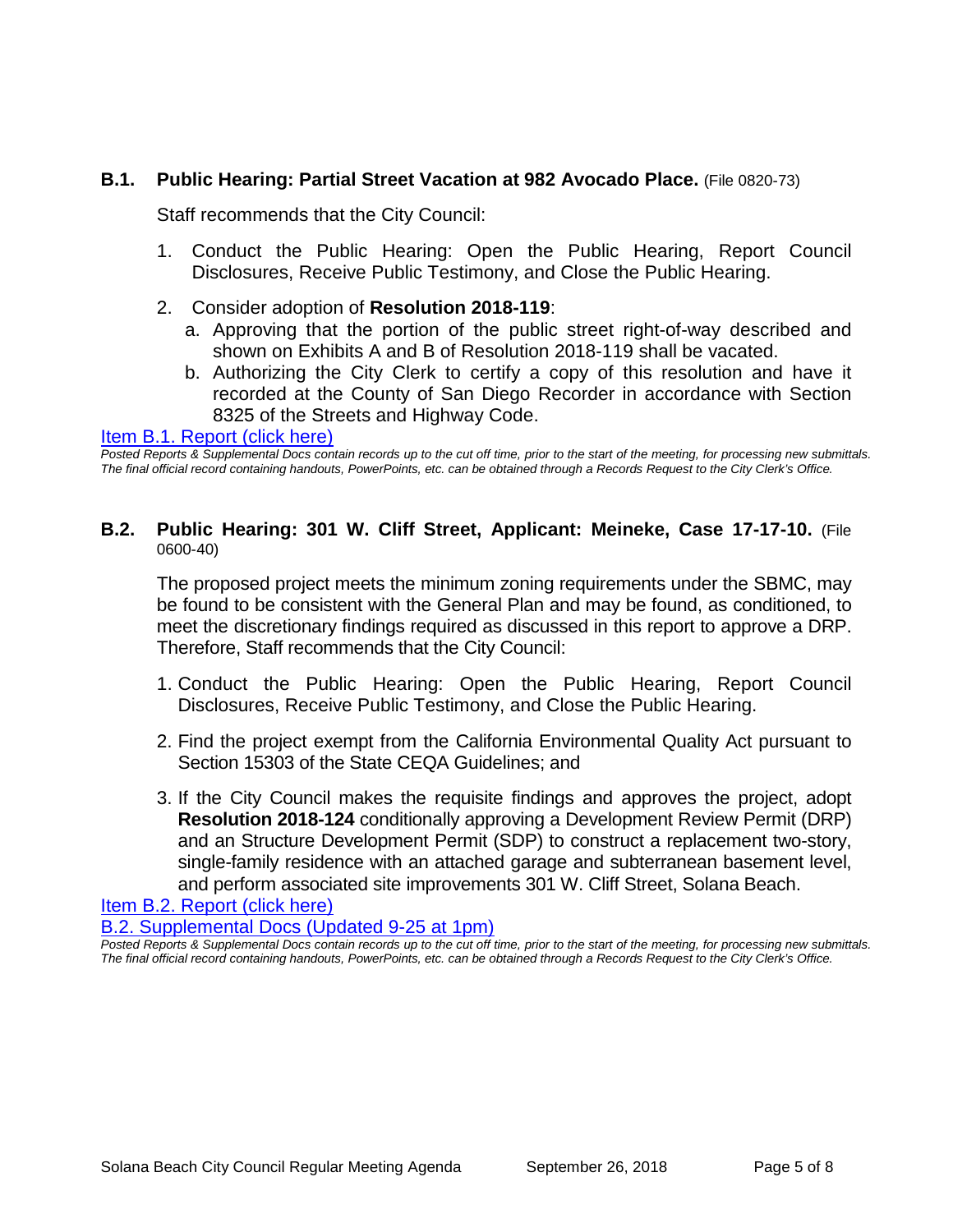## **C. STAFF REPORTS**: (C.2.)

*Submit speaker slips to the City Clerk.*

## **C.2. Year-End Budget Adjustments for Fiscal Year 2017-2018.** (File 0330-30)

Recommendation: That the City Council

- 1. Accept and file the General Fund Update for Fiscal Year (FY) 2017-2018.
- 2. Provide direction to Staff regarding whether to use an amount of the projected General Fund surplus to fund the PARS Irrevocable Trust as part of a budget appropriation to the General Fund and other funds as determined by the Finance Department for Fiscal Year 2017-2018.
- 3. Provide direction to Staff regarding whether to use an amount of the projected General Fund surplus to fund the City CIP fund.
- 4. Provide direction to Staff regarding whether to authorize the FY 2018-2019 PERS Side Fund payment to the Sanitation Fund of \$168,269 be made in FY 2017- 2018.
- 5. Approve **Resolution 2018-128** revising appropriations in the Fiscal Year 2017- 2018 Budget.

## [Item C.2. Report \(click here\)](https://solanabeach.govoffice3.com/vertical/Sites/%7B840804C2-F869-4904-9AE3-720581350CE7%7D/uploads/Item_C.2._Report_(click_here)_-_09-26-18.PDF)

*Posted Reports & Supplemental Docs contain records up to the cut off time, prior to the start of the meeting, for processing new submittals. The final official record containing handouts, PowerPoints, etc. can be obtained through a Records Request to the City Clerk's Office.*

## **NOTE: The City Council shall not begin a new agenda item after 10:30 p.m. unless approved by a unanimous vote of all members present. (SBMC 2.04.070)**

## **WORK PLAN COMMENTS:**

*Adopted June 13, 2018*

## **COMPENSATION & REIMBURSEMENT DISCLOSURE:**

GC: Article 2.3. Compensation: 53232.3. (a) Reimbursable expenses shall include, but not be limited to, meals, lodging, and travel. 53232.3 (d) Members of a legislative body shall provide brief reports on meetings attended at the expense of the local agency at the next regular meeting of the legislative body.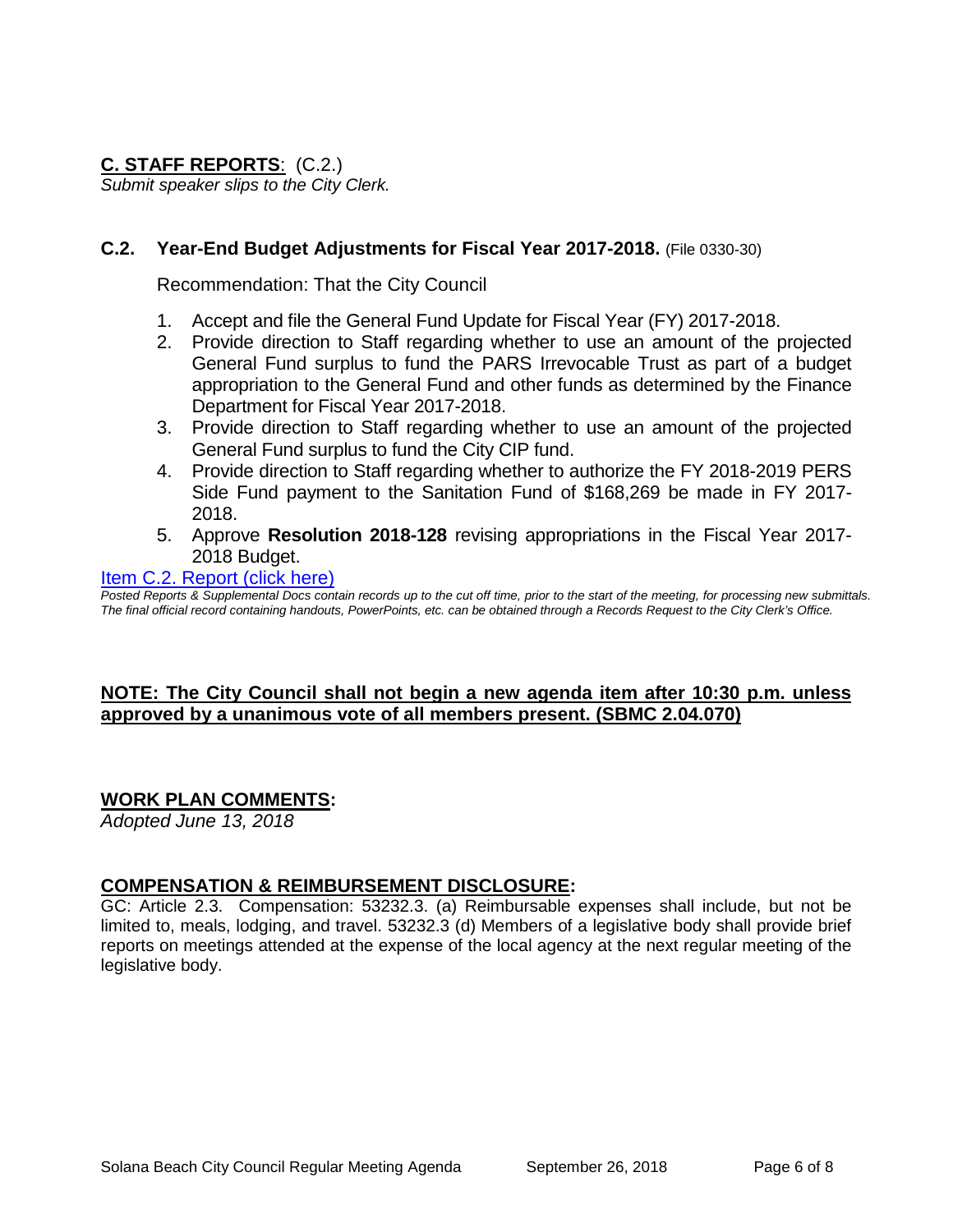## **COUNCIL COMMITTEE REPORTS:**

## **REGIONAL COMMITTEES: (outside agencies, appointed by this Council)**

- a. City Selection Committee (meets twice a year) Primary-Edson, Alternate-Zito
- b. County Service Area 17: Primary-Zahn, Alternate-Hegenauer
- c. Escondido Creek Watershed Authority: Zahn /Staff (no alternate).
- d. League of Ca. Cities' San Diego County Executive Committee: Primary-Edson, Alternate-Heebner and any subcommittees.
- e. League of Ca. Cities' Local Legislative Committee: Primary-Edson, Alternate-Heebner
- f. League of Ca. Cities' Coastal Cities Issues Group (CCIG): Primary-Edson, Alternate-Heebner
- g. North County Dispatch JPA: Primary-Heebner, Alternate-Edson
- h. North County Transit District: Primary-Edson, Alternate-Heebner
- i. Regional Solid Waste Association (RSWA): Primary-Hegenauer, Alternate-Heebner
- j. SANDAG: Primary-Zito, Alternate-Edson, 2<sup>nd</sup> Alternate-Heebner, and any subcommittees.
- k. SANDAG Shoreline Preservation Committee: Primary-Zito, Alternate-Hegenauer
- l. San Dieguito River Valley JPA: Primary-Hegenauer, Alternate-Heebner
- m. San Elijo JPA: Primary-Zito, Primary-Zahn, Alternate-City Manager
- n. 22<sup>nd</sup> Agricultural District Association Community Relations Committee: Primary-Heebner, Alternate-Edson

## **STANDING COMMITTEES: (All Primary Members)** *(Permanent Committees)*

- a. Business Liaison Committee Zito, Edson.
- b. Fire Dept. Management Governance & Organizational Evaluation Edson, Hegenauer
- c. Highway 101 / Cedros Ave. Development Committee Edson, Heebner
- d. I-5 Construction Committee Zito, Edson.
- e. Parks and Recreation Committee Zito. Edson
- f. Public Arts Committee Hegenauer, Heebner
- g. School Relations Committee Hegenauer, Zahn
- h. Solana Beach-Del Mar Relations Committee Zito, Heebner

## **ADJOURN:**

## *Next Regularly Scheduled Meeting is October 10, 2018*

*Always refer the City's website Event Calendar for updated schedule or contact City Hall. [www.cityofsolanabeach.org](http://www.cityofsolanabeach.org/) 858-720-2400*